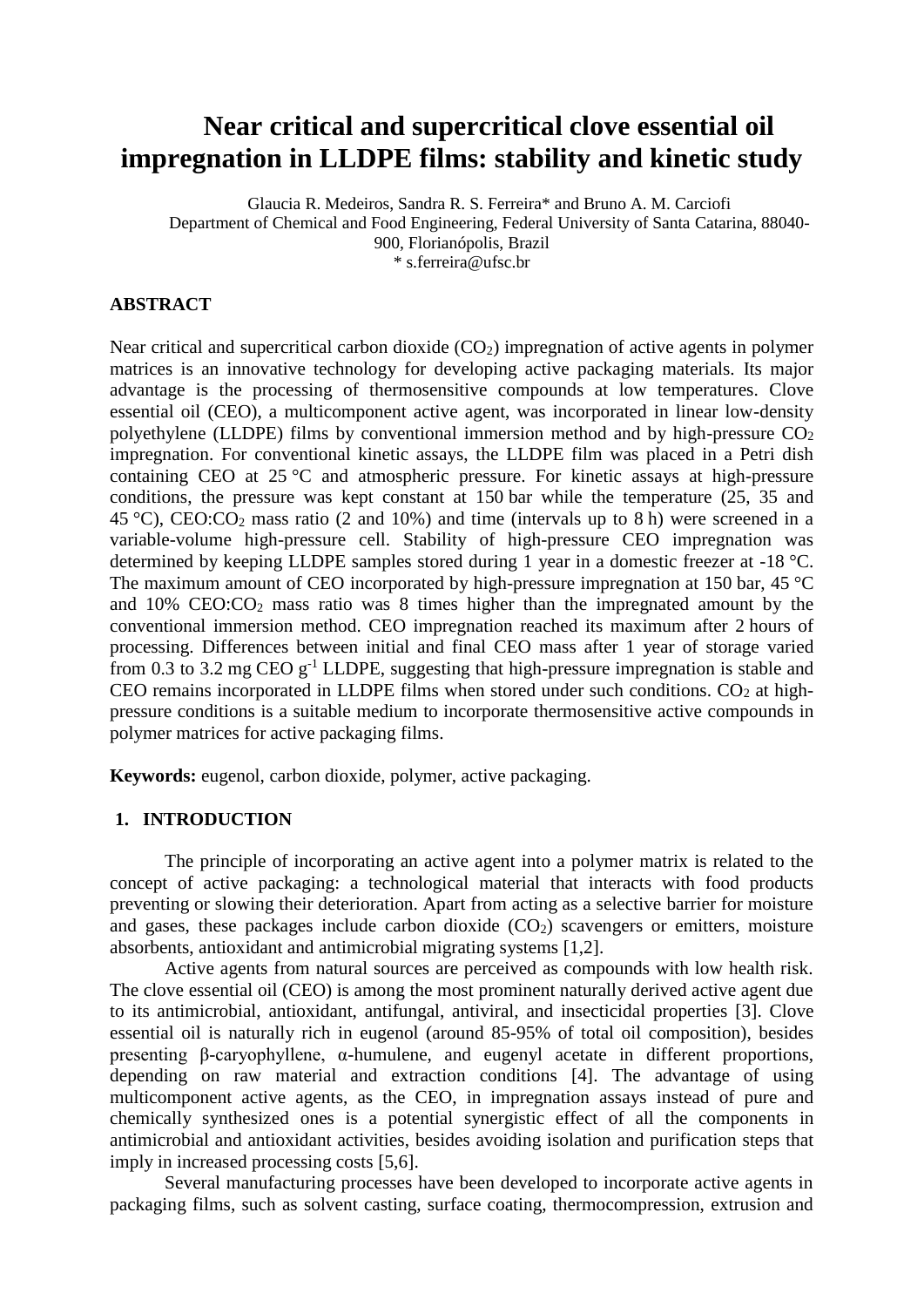by immersion of films into a solution containing the active agent. However, these processes generally require the use of organic solvents that, depending on the application, should not be present in final product, or are performed at high temperatures that may damage thermosensitive compounds. The impregnation assisted by high-pressure  $CO<sub>2</sub>$  (near critical or supercritical) overcomes most problems related to these conventional techniques. This method is advantageous because the formation of carrier material and the active compound incorporation occur in separated steps, avoiding the exposure of thermosensitive compounds to high temperatures  $[7]$ . At the final step of processing, the  $CO<sub>2</sub>$  is completely removed through depressurization with no degradation of active compounds and polymer matrix [8].

In this sense, the main goal of this work was to incorporate CEO in linear low-density polyethylene (LLDPE) films by conventional immersion method and by using near critical and supercritical  $CO<sub>2</sub>$  as impregnation fluid by means of kinetic assays. It also aims to evaluate the influence of operational conditions (pressure, temperature, and  $CEO:CO<sub>2</sub>$  mass ratio) on the amount of CEO incorporated in LLDPE, as well as the stability of the highpressure processing after storing the active films at controlled conditions of temperature for 1 year.

## **2. MATERIALS AND METHODS**

#### **2.1 Materials**

Pellets of LLDPE (MFI: 0.95 g/10 min at 190  $\degree$ C/2.16 kg, density: 919 kg m-3, Dowlex TG 2085B) were kindly supplied by Videplast (Videira, SC, Brazil). Clove essential oil (*Eugenia caryophyllus* leaves, 99%, CAS Number 8015-97-2) obtained by steam distillation was purchased from Ferquima (Brazil). Carbon dioxide (99.9%, White Martins, Brazil) was used as impregnation medium.

#### **2.2 Film preparation**

The LLDPE films were produced by thermo-compressing the pellets in a hydraulic press (PHS 15t, Ico Comercial, Brazil) at 130 °C with a 250 μm polyester film as frame. First, 4 g of LLDPE pellets were placed at the center of frame without applying pressure to ensure a uniform heat flow throughout the material until melting. Then, pellets were gradually pressed to produce transparent, flexible and homogeneous films with average thickness of 300 µm. The film thickness was measured with a digital micrometer (Mitutoyo, Japan,  $\pm 0.001$  mm accuracy) at three random positions.

#### **2.3 CEO impregnation in LLDPE films**

The CEO impregnation in LLDPE films was conducted in a variable-volume highpressure cell schematically presented in Figure 1. The high-pressure cell contains two sapphire windows (Swiss Jewel, USA) for visualization and a movable piston for inner pressure modulation. The pressure was controlled by a syringe pump (260HP, Teledyne Isco, USA), wherein the  $CO<sub>2</sub>$  is the pneumatic fluid of pressurization, and measured by a pressure transducer (LD301, Smar, Brazil). The cell was connected to a thermostatic water bath (MQBTC99-20, Microquímica, Brazil) and a thermocouple J type (Salcas, Brazil). A magnetic stirrer (753A, Fisatom, Brazil) and a Teflon-coated stirring bar maintained the continuous agitation of the cell content.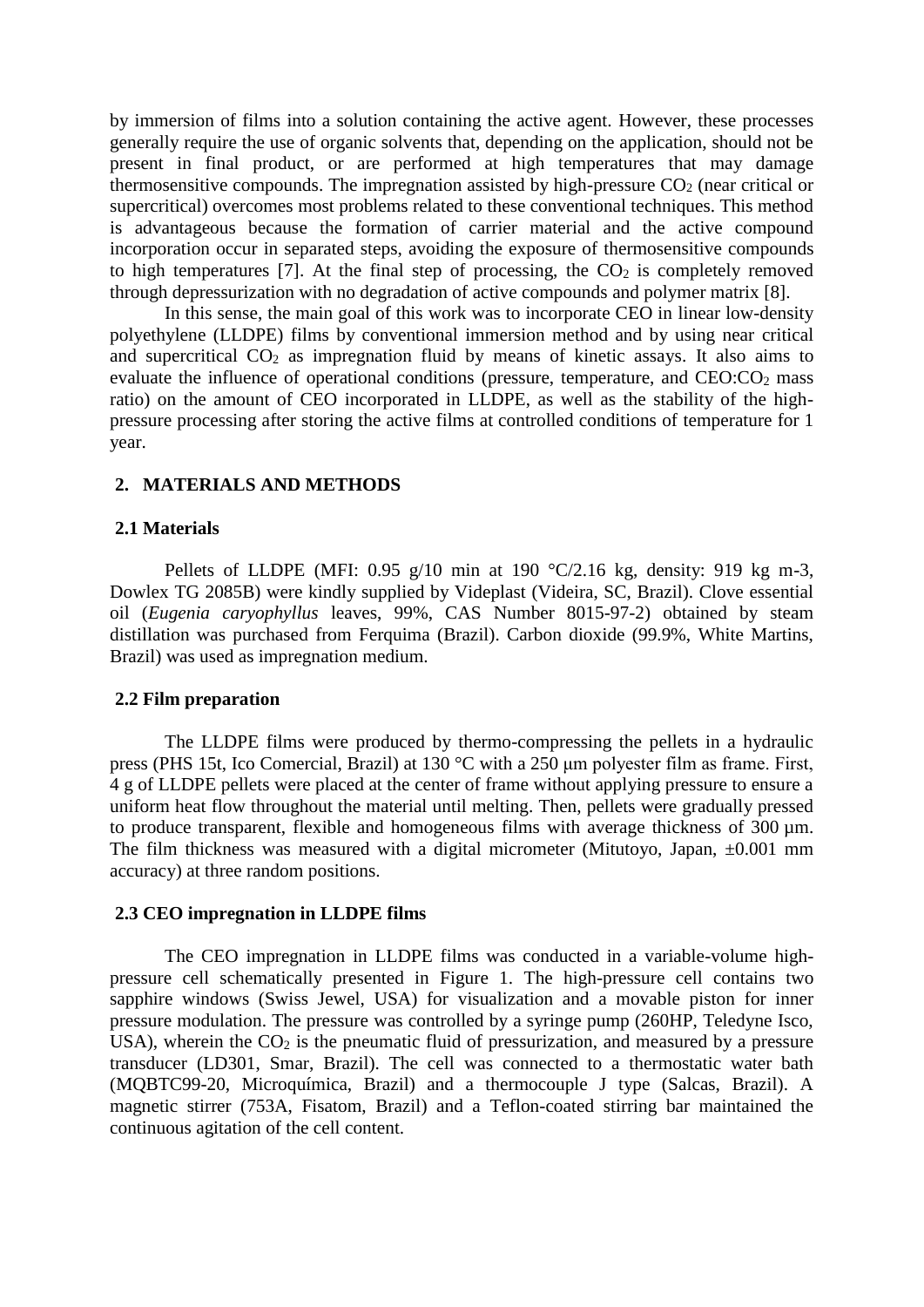**Figure 1.** Schematic diagram of experimental apparatus for impregnation. CV: check valve; BV: ball valve; NV: needle valve; P: pressure transducer; T: thermocouple.



Before impregnation, one sample of LLDPE film (7.2 x 1.2 cm, 300 mg) was placed inside the high-pressure cell. A precise amount of CEO was weighed in analytical balance (AUY 220, Shimadzu, Philippines, ±0.0001 g accuracy), and loaded in the cell. A known amount of  $CO_2$  in liquid state (7 °C, 100 bar, density of 0.9374 g cm<sup>-3</sup> [9]) was loaded using the syringe pump until a desired mass ratio of CEO to  $CO<sub>2</sub>$  was achieved.

Impregnation assays were performed under the subsequent conditions of near-critical and supercritical  $CO_2$ :  $CEO:CO_2$  mass ratios (2 and 10%), pressures (150 and 250 bar), and temperatures (25, 35 and 45 °C) [10]. After finishing the impregnation time of 4 hours, the system was depressurized and the LLDPE film was recovered from the cell. The nonimpregnated CEO remaining on film surface was removed with a paper towel. The LLDPE films were washed by dipping in methanol at room temperature  $(25 \degree C)$  to ensure no residual CEO on film surface, and weighed in analytical balance (AUY 220, Shimadzu, Philippines,  $\pm 0.0001$  g accuracy) to determine the mass of CEO impregnated in LLDPE films (expressed as mg of CEO per g of film).

#### **2.4 Kinetic study**

The kinetic of conventional CEO incorporation was performed by immersing LLDPE films in CEO without pressure. For this assay, the LLDPE film was placed in a Petri dish with 5 mL of CEO at 25 °C during 4 hours. At each pre-established time, the film was removed from the dish, carefully cleaned with paper towel, washed in methanol, weighed in analytical balance (AUY 220, Shimadzu, Philippines,  $\pm$  0.0001 g accuracy) and placed back in contact with CEO until next measurements.

The kinetic assays at high-pressure conditions were performed under the conditions: constant pressure (150 bar), CEO:CO<sup>2</sup> mass ratios (2 and 10%) and temperatures (25, 35 and 45 °C), while varying the impregnation time in intervals up to 4 h. After kinetic assays, LLDPE films were cleaned with paper towel, washed in methanol, and weighed in analytical balance (AUY 220, Shimadzu, Philippines,  $\pm$  0.0001 g accuracy). In this case, each kinetic point represented a different assay (destructive experiments).

#### **2.5 Stability at controlled temperature**

The stability of high-pressure CEO impregnation was determined by keeping LLDPE samples, protected by aluminum foil, stored during 1 year in a domestic freezer at -18 °C. After the pre-determined period, the mass of impregnated films was measured in analytical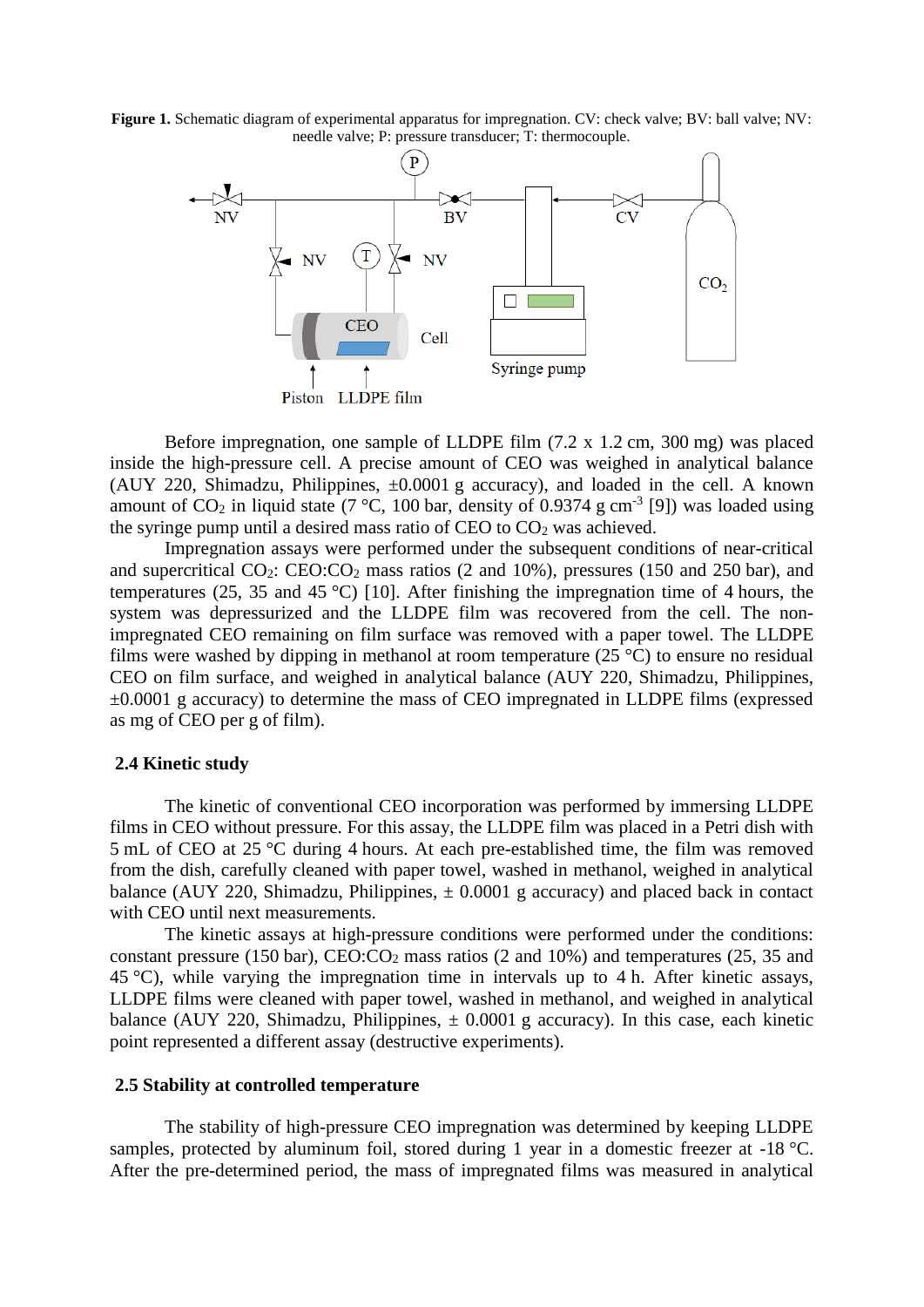balance (AUY 220, Shimadzu, Philippines,  $\pm$  0.0001 g accuracy) in order to determine the mass of CEO retained in LLDPE films.

## **3. RESULTS**

The CEO, completely soluble in  $CO<sub>2</sub>$  under the studied conditions of  $CEO:CO<sub>2</sub>$  mass ratios (2 and 10%), pressures (150 and 250 bar) and temperatures (25, 35 and 45 °C), was visualized though the sapphire windows evidencing the single-phase region of the system. The results of impregnated CEO mass, expressed as mg CEO  $g^{-1}$  LLDPE film, as function of processing conditions are presented in Table 1.

| P(bar) | $T (^{\circ}C)$ | Mass ratio $(\%)$ | Mass of CEO                     | Mass of CEO after 1 year         |
|--------|-----------------|-------------------|---------------------------------|----------------------------------|
|        |                 |                   | $\left(\text{mg g}^{-1}\right)$ | $\left(\text{mg } g^{-1}\right)$ |
| 150    | 25              | $\overline{2}$    | 12.9                            | 12.6                             |
| 250    |                 |                   | 9.9                             | 9.2                              |
| 150    | 35              |                   | 20.0                            | 18.5                             |
| 250    |                 |                   | 12.8                            | 12.2                             |
| 150    | 45              |                   | 32.8                            | 30.0                             |
| 250    |                 |                   | 26.0                            | 24.2                             |
| 150    | 25              | 10                | 19.0                            | 18.3                             |
| 250    |                 |                   | 16.8                            | 15.8                             |
| 150    | 35              |                   | 29.5                            | 26.6                             |
| 250    |                 |                   | 24.5                            | 24.2                             |
| 150    | 45              |                   | 41.4                            | 39.6                             |
| 250    |                 |                   | 38.2                            | 35.0                             |

**Table 1.** Impregnated mass of CEO in LLDPE films, initial and after 1 year of storage, under different operational conditions of P, T and CEO: $CO<sub>2</sub>$  mass ratios.

The mass of impregnated CEO ranged from 9.9 to 41.4 mg of CEO per g of LLDPE, with the highest amount incorporated at 150 bar,  $45^{\circ}$ C and  $10\%$  CEO:CO<sub>2</sub> mass ratio and the lowest at 250 bar, 25 °C with 2%  $CEO:CO<sub>2</sub>$  mass ratio. Thus, the best impregnation conditions in this study were achieved with increasing temperature and  $CEO:CO<sub>2</sub>$  mass ratio while reducing the pressure, also reported for similar systems consisted of essential oils impregnated in polymer films [11,12].

An increased active compound incorporation was observed when increasing the  $CEO:CO<sub>2</sub>$  mass ratio. In this case, this result can be attributed to the higher concentration gradient, the driving force for impregnation, besides an increased affinity of CEO to the polymer matrix. When increasing the temperature from 25 to 45 °C, the diffusion rates of CEO and  $CO<sub>2</sub>$  are increased into the polymer matrix due to a reduction in  $CO<sub>2</sub>$  density coupled with an increased polymer chain mobility. The pressure exerted almost no influence on CEO incorporation when it was augmented from 150 to 250 bar. This observation is related to the CEO solubility in high-pressure  $CO<sub>2</sub>$ : with increasing pressure and  $CO<sub>2</sub>$  density, as consequence, the solubility of the active agent in  $CO<sub>2</sub>$  phase is enhanced due to the high solubilization power of  $CO<sub>2</sub>$  [13]. For this reason, it would be expected an enhancement of the active compound impregnation. However, the opposite effect was experimentally observed. Once the system is rapidly depressurized, the CEO is dragged out from the LLDPE phase because of its high affinity and partition to the  $CO<sub>2</sub>$  phase, especially at 250 bar, thus reducing the amount of CEO remained in the polymer film.

The variation between initial and final CEO mass impregnated in LLDPE films after 1 year of storage ranged from 0.3 to 3.2 mg CEO  $g^{-1}$  LLDPE (Table 1). This result suggests that the high-pressure  $CO<sub>2</sub>$  impregnation is a stable process and the active agent remains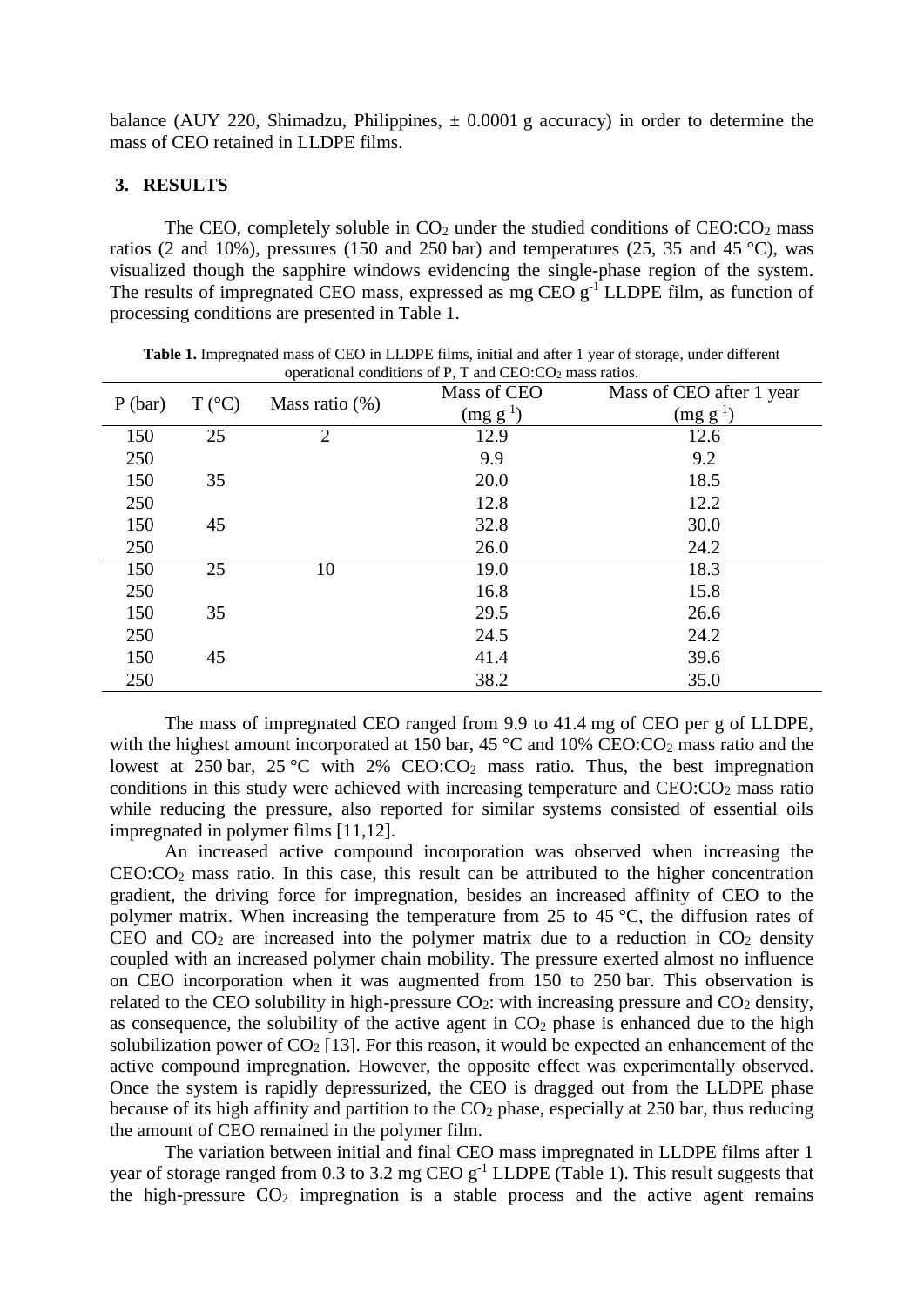incorporated in LLDPE films. Further studies will be conducted with different temperatures and conditions of storage.

The kinetic assays, presented in Figure 2, indicate that the highest amount of CEO was incorporated in LLDPE films at high-pressure conditions under all impregnation times. The best impregnation condition was observed at 150 bar, 45 °C with 10% CEO:CO<sub>2</sub> mass ratio, which agrees with previous results of CEO impregnation as function of operational parameters. The kinetic experiments at 150 bar, 10% CEO:CO<sub>2</sub> mass ratio with two temperatures, 35 and 45 °C, were conducted up to 8 hours, but samples showed no additional impregnation. Therefore, considering all the evaluated temperatures,  $CEO:CO<sub>2</sub>$  mass ratios and processing time, the amount of CEO incorporated at 2 and at 4 hours was very similar, suggesting that the active compound impregnation in LLDPE films can be performed in 2 hours or less, which is advantageous for reducing operational costs and processing time.

**Figure 2.** Kinetic assays of CEO incorporation in LLDPE films by high-pressure impregnation (150 bar) and conventional immersion method (atmospheric pressure).



The maximum amount of CEO incorporated at high-pressure conditions (150 bar, 45 °C, 10% CEO:CO<sup>2</sup> mass ratio) was 8 times higher than the incorporated amount by the conventional method (immersion without pressure). This result reinforces the potential of using CO<sub>2</sub> as impregnation medium due to an increased CEO incorporation in polymer films. The differential of this work is related to the employment of high-pressure  $CO<sub>2</sub>$  to impregnate active agents in polymer films. This process is advantageous due to the solubilization power and high diffusivity of  $CO<sub>2</sub>$  at high-pressure conditions that solubilize and carry nonpolar active agents through the polymer network, making the process faster than that employing the pure diffusive mechanism, as the immersion method performed in absence of pressure.

#### **4. CONCLUSIONS**

The CEO incorporation in LLDPE films was successfully performed at high-pressure conditions compared with the conventional immersion method. The highest amount of CEO is impregnated at the highest temperature (45 °C), the highest  $CEO:CO<sub>2</sub>$  mass ratio (10%), and the lowest pressure (150 bar). The active agent remains incorporated in LLDPE film after 1 year of storage. The CEO impregnation in LLDPE films reaches its maximum at 2 h of processing, which is advantageous for reducing time and operational costs. The high-pressure CO<sup>2</sup> impregnation is an emerging and innovative technology to incorporate multicomponent